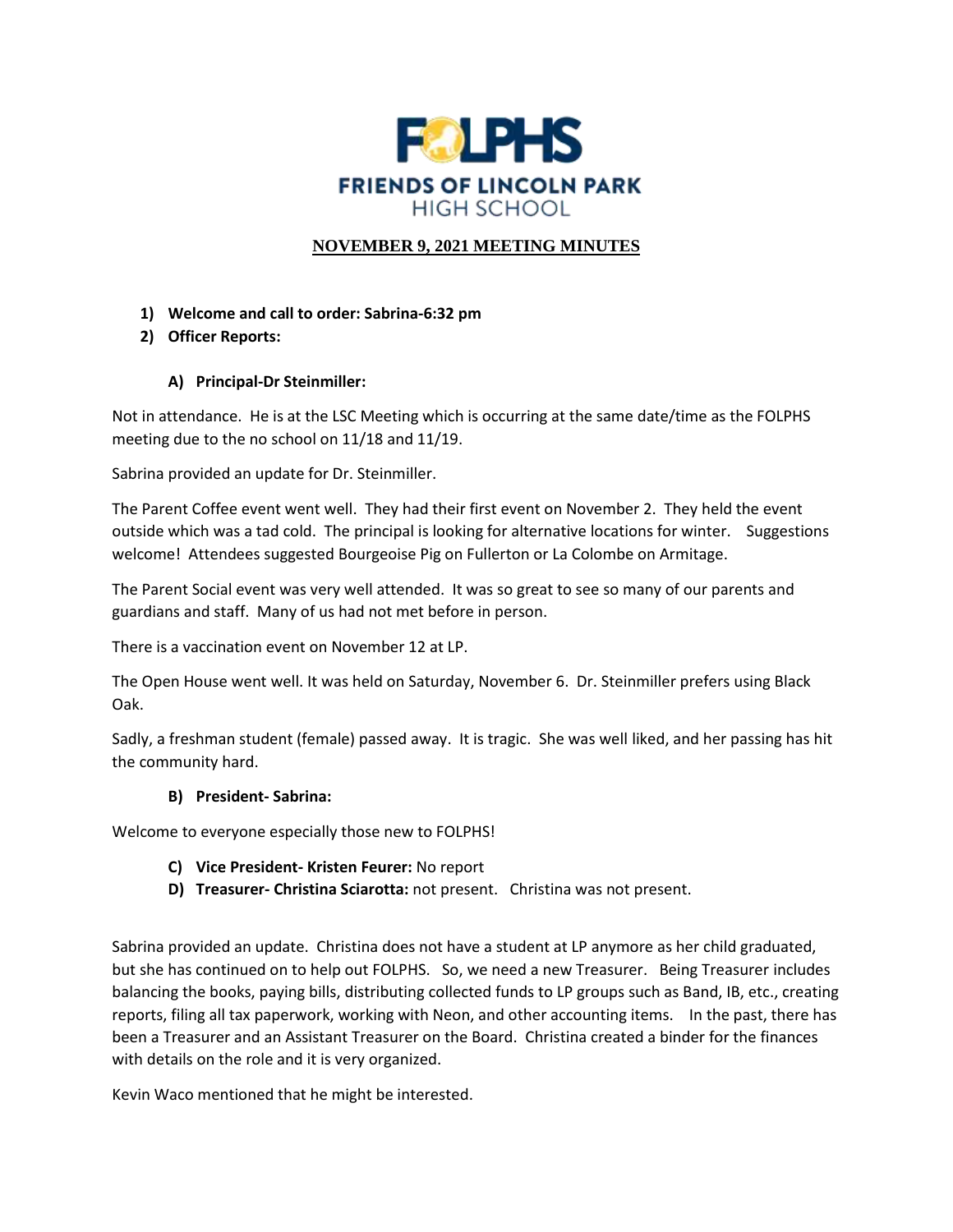We do have money in the account and some of it is earmarked for renovating the school bathrooms. \$44,228 raised since June. Corporate donations total \$16,000. Wish list raised \$8,500. Spirit sales raised \$18,600. We spent \$19,000 on inventory (which helped us stock up for future sales). The Business Directory has raised \$600. Amazon Smile has raised \$172.

Please tell your family, friends and especially grandparents about shopping this holiday season on Amazon Smile.

Sabrina will send out the report.

Questions and Comments: Luisa asked if we could have an idea of what we spend to raise funds and what we actually raise? Sabrina said they will make a change to report these things monthly.

### **E) Secretary- Misha Mann:**

Review of October meeting minutes. Sabrina made a motion to approve the minutes. Kristen seconded the motion. All voted in favor of approval and the motion passed.

### **3) Committee Reports**

A) **Diversity, Equity, and Inclusion-**Report only.

The DEI is looking into putting together an LP cookbook. They are getting quotes on the book. They sent out a survey to find out the interest level of the LP community. So far, they have had 69 responses. They will also ask about possible book names. They will need to order a minimum of 100, but 200 is cheaper. Cost is between \$5-10 per book. The sell price will be \$25 per book and 84% of the respondents stated that they would be willing to spend \$25 on the book. 16% were split on where they would spend less than \$25 on the book or whether they would purchase the book at all.

They are discussing having a student contest for the cover art. There would be a gift card as a reward for the winner.

The goal is to have the book completed so it can be a gift for Mother's Day.

The DEI Committee is going to meet the first Thursday of every month. The next meeting is Thursday, December 2 from 8 to 9 pm. They will put information about the meeting in the newsletter. The month of November celebrates Native American Heritage. In December we will celebrate Kwanzaa and Hanukkah in addition to Christmas.

If there are any suggestions for future events or meetings, please emai[l deifolphs@gmail.com.](mailto:deifolphs@gmail.com)

- **B) IB Liaison- Venecia Sanchez:** Not present. No report.
- **C) Wish List- Sabrina Spitznagle:**

The Wish List started at the beginning of November. It was suggested that a slide show be put together to show what was accomplished last year with the money raised from the Wish List fundraiser. Things are going well, and they are on a good path for raising significant funds. In past years we raised between \$60-\$80,000 for major fundraiser of the year.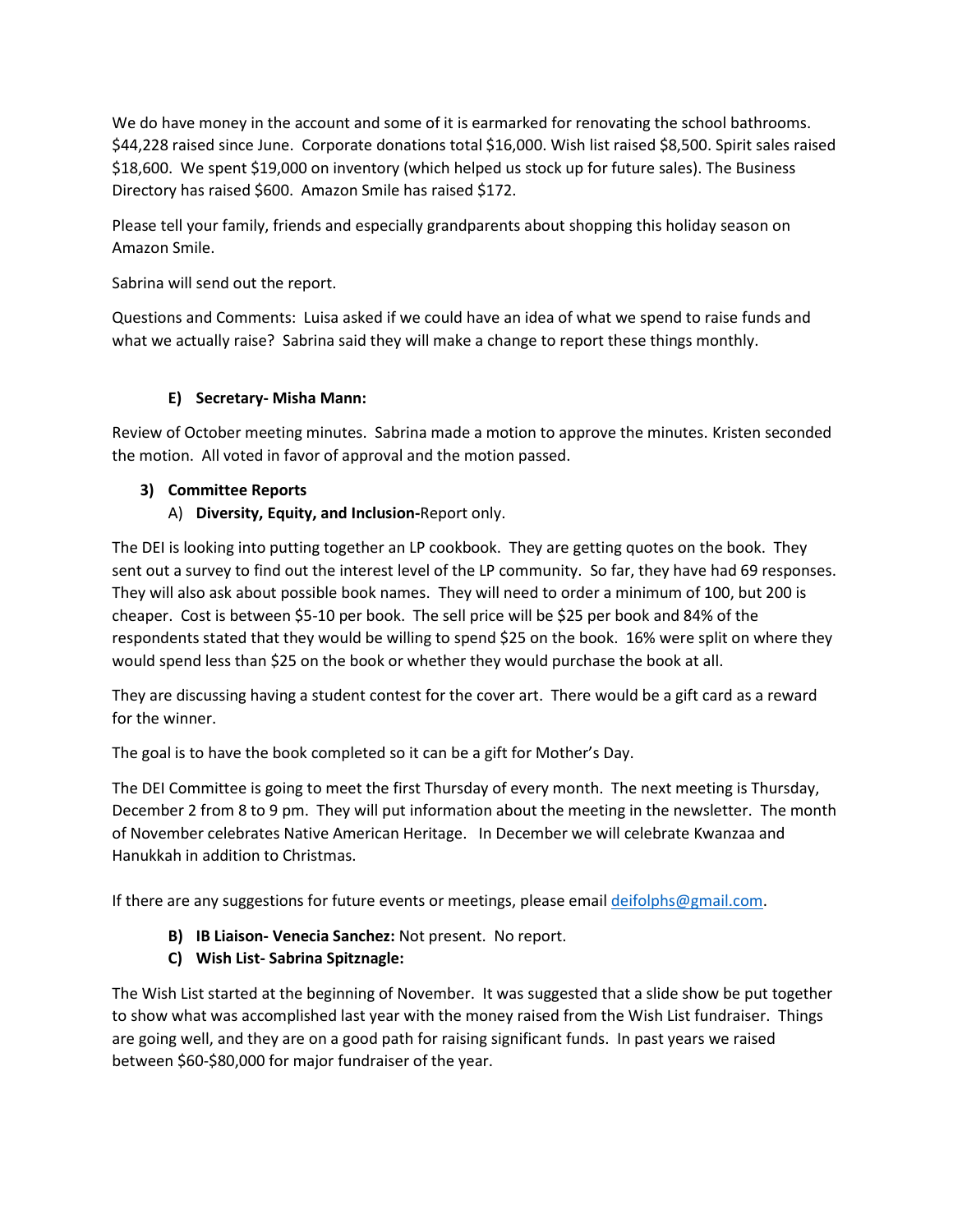The teachers are following the Wish List progress! A visual arts program was fully funded, and the teacher asked if they could get the funds right away!

Donations are tax deductible, and you should get a tax letter from the Treasurer after the donation.

Three items are fully funded including easels, garden supplies and printers for the Diverse Learners group. Misha volunteered to pick up the printer if needed.

Questions: Misha asked if there is a way for someone to sponsor multiple items without having to "check out". At this point, you can only select one item to sponsor, and you are forced to check out Sabrina noted that, and she would inquire about that.

### **D) Teacher Appreciation- Kristen Feurer and Sabrina Spitznagle:**

They have passed out taffy apples to teachers and staff for Halloween. On report card pick up day, November 18, they will give out a coffee mug with Starbucks gift cards to the teachers. They will have 135 mugs to pass out.

# **E) Brick Drive- Eury Chrones:**

The installation started on November 1. Bricks are complete and ready, but the installer had a delay. Eury has received lots of emails asking if bricks are still on sale. She asked if it is still being advertised on the marquee? If so, Sabrina will have it removed. Debra will share photos on social media.

# **F) Spirit Wear-Luisa Shortall:**

Spirit wear sales made \$2,700 in two days: \$1,000 on Monday and \$1,700 on Tuesday. Sales were hosted in the Freshman Building. Dr. Steinmiller asked about selling masks in person. Luisa asked about sizes since everyone has different sized faces/heads. She has done some research. Price would have to be \$10 minimum. Sabrina said she is okay with online sales. Debra asked how many are currently sold online? Initially it was teachers that bought the masks online. Next month they will do a teacher and promote sales with a gift with purchase. Suzanne suggested selling winter beanies. She remembered that someone at LP sold these before. Yesi recalled the hats as well and said they were constantly selling out. Luisa did some research and sent options for the group to vote on for possible sales. The feedback from the group was universally aimed at one of the 3 options.

# **G) Social Media- Debra Sitar:**

Debra is keeping up with posts. Would love to get more candids during the day from a regular school day and more athletics from Mr. Lezcano. She wants to help promote activities and events.

# **H) Marketing & Communications- Sara Schacter & Rebecca Eden:**

Communications going out are: 11/10 for DEI, 11/11 for Spring Gala save the date and Amazon Smile next week. Sara will create an email regarding volunteer roles on FOLPHS. They will announce marquee messages at least once a month.

They have received help from Julie on the business directory. They raised \$600 with the directory. Rebecca has been working on this, but she is at the LSC meeting tonight.

# **I) Open House- Michele Berman and Beth O'Connor:**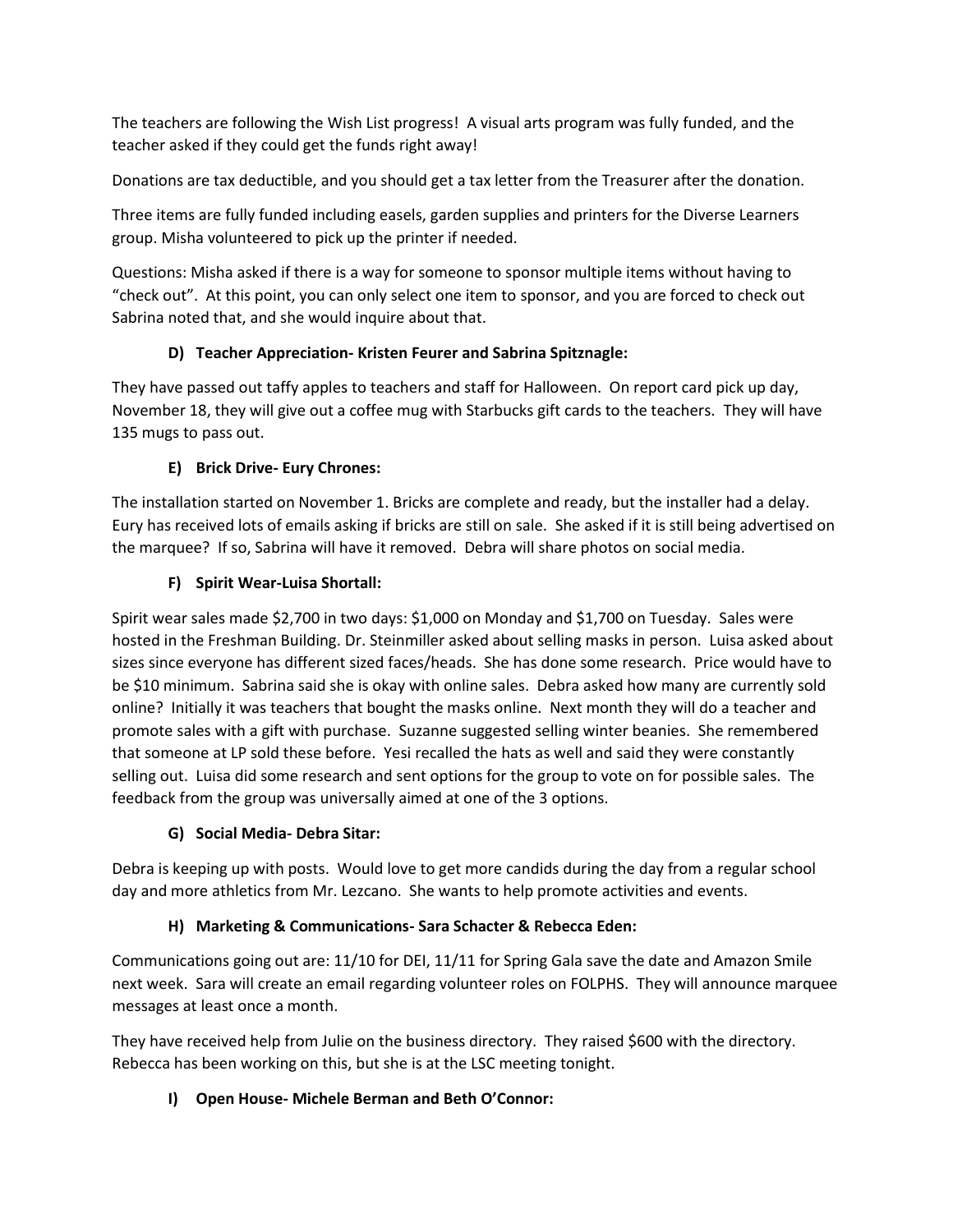The virtual Open House was held on November 6 from 12-2:30 pm. Overall, it went very well. Robin who helped us host the event and the breakout rooms was very helpful and made the event "work". She stated there were a lot of nice comments in the event chat.

There were 681 registered for the Open House this year resulting in about 400 attendees. Some families participated using multiple devices which would explain the 681 registrations versus the actual 400 attendees. Last year we had 460 registered.

There were two videos used in the Open House. They were great tools and can be used on an ongoing basis.

They did have a few hiccups during the breakout session. One group kept popping in and out of their breakout room back into the main room every 30 seconds. It was the IB room that was having the issues. Michele thought it felt like it was a long time that they were experiencing the issue, but Robin reported that it only lasted for 90 seconds. There were 117 people in the IB room.

The main room hosted the Advanced College Placement (formerly Double Honors) program.

They also had a few Zoom issues. Those who called in via phone were shutting down the room. Robin gave the group a discount for these issues.

The whole event was recorded.

Michele and Beth wanted to thank Sabrina, Sara, Julie, and Christy for all their help putting the event together. She will be debriefing Dr. Steinmiller and the team to see how things can be done differently to improve the event for next year.

LPHS will be doing, and has been doing, private, in person tours for small groups. Mr. Stucky is working with our feeder schools to set up these events. The events make the groups feel like VIPs. The last private tour group got to see a band performance. There will be two tours in December.

They will have a student only panel in December. There was interest by the group in finding out the break down of attendees from Montessori, CPS schools and private schools. Eury asked if there could be a "sports focused" tour? Someone stated that there is a band focused tour. Mr. Lezcano was on the Open House call, but they want him to focus on a wider range of sports topics in the future. We have so much to offer for sports and it could be a great feature for the Open House. Ms. Hilton, the Poms coach stated that there was no Poms team before she came 3 years ago. If teachers or students have the desire to create a program, the school is supportive. Wrestling is new this year. They have a GoFundMe for support. The basketball team is running an online fundraiser as well.

Sara said, "Great job!" Eury said she liked that the teachers and students had the opportunity to speak and share their experiences. As a parent of a potential future student, she was impressed. Kristen stated that a friend with an 8<sup>th</sup> grader at Oscar Mayer reacted positively stating that Dr. Steinmiller was always smiling and that the teachers and students did a nice job. Sabrina said that Robin was so helpful, and patient and her cost is reasonable.

Question: Luisa asked if there will be shadowing? There will not be any shadowing. They want to limit the mixing of outsiders with our staff and students.

### **J) Spring Parent Party- Suzanne Rovner and Kristen Feurer:**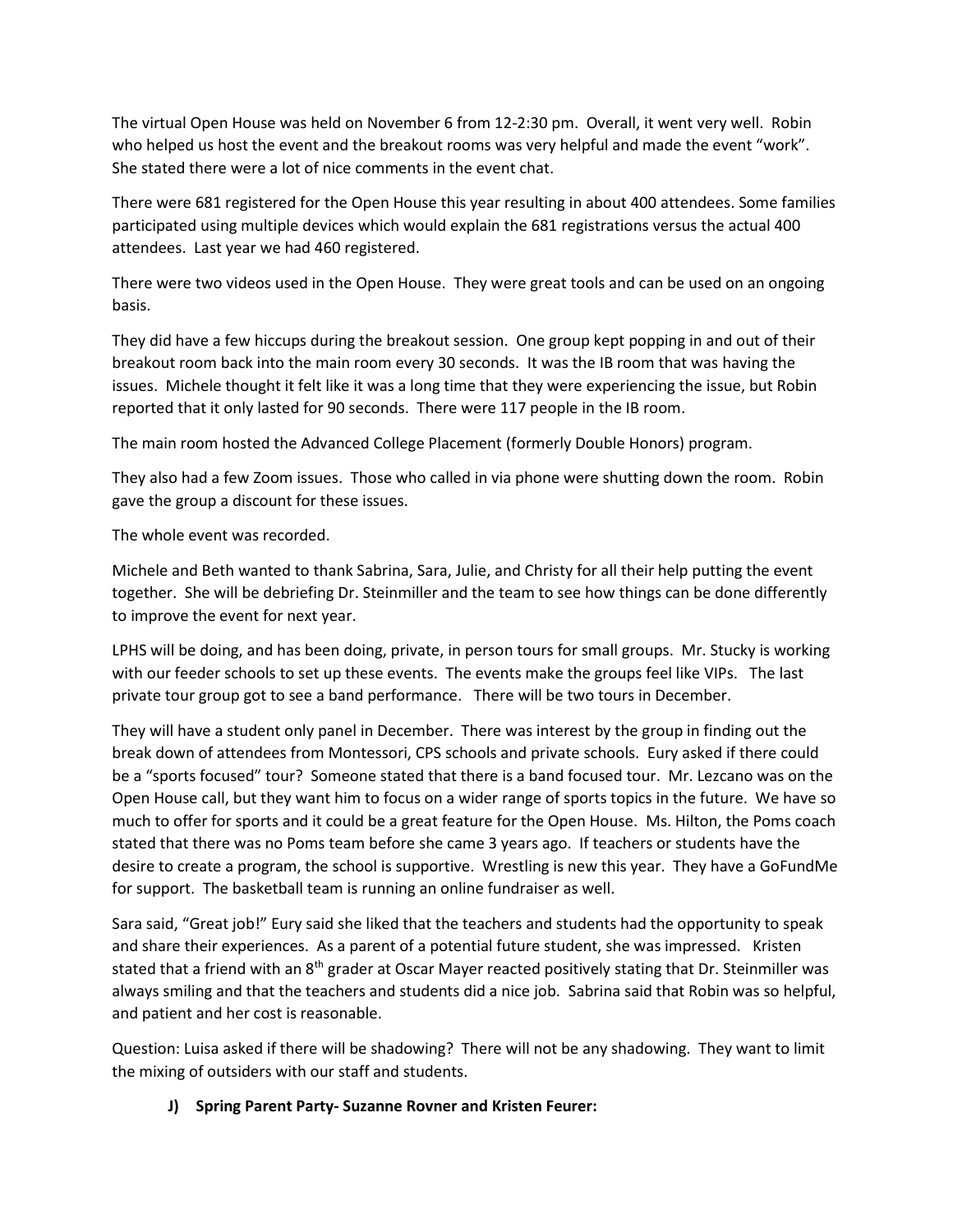The fall party was a success. Attendees stayed until 9:40 pm! It was a good, diverse group. We raised \$2,000. Most people donated to the general fund.

The party is Friday, March 4. Sara is going to send a Save the Date email. She is working with Galleria Marchetti on the room size. The contract is now signed. They are going to use the DJ from the prom. It was suggested that they use Paperless Post for the invite. It is eco-friendly and elegant in format. The personal invites will go out after the holidays. They will be limiting the auction items. We will only have the decorated Lions and the paddle raise and the parking space and graduation seat tickets. They will focus on the community building aspect of the party. For entertainment, Mr. Cooper's choir will perform in person.

There was a lot of discussion about displaying a couple decorated Lions prior to the party to get a buzz going. There is concern about how and where to display the Lions without risk of theft or damage. Maybe there are other ways we can do some teasers? Sara suggested that the photography students take the photos and help us display them. We need to figure out a way to get the images in front of parents since they don't regularly come into the building.

The Lions need to be decorated by February 4 (one month before the event). Sabrina is hoping that one buyer who "wins" the Lion will donate it back to the school for display.

### **K) Community Fundraising-Jodi Torzewski:**

Chipotle event was November 2 and we raised \$425. Everyone remarked at how good the food quality was. Jodi asked if we could create some communications about how much we raise and maybe have a running total of how much we raise with this event and others? Sara also suggested creating thank you notes for our fundraisers. Yesi asked if the promotion of the community fundraising and other fundraising events could also mention what we are raising money for?

The next fundraiser will be at Lou Malnati's on January 18. Locations include Lincoln Square, Lincoln Park and West Loop.

### **Old Business:** None

### **New Business:**

Jacob Fjare, Assistant Director of Bands/Arts Liaison, joined us to discuss funding the licensing rights for the Spring musical. The cost is \$3,000 and the vendor, MTI, is not a CPS approved vendor. The license will pay for the rights for the play Urinetown. It is a very funny play, and the Arts department is excited for the opportunity to host the play. Jacob has done the play before. The play would run at the end of March, but they will be finalizing plans for the play in the next couple weeks. Other costs to put on the production include props, mics, set, décor, etc. and Dr. Steinmiller has confirmed that LPHS is covering those costs.

The cost of the license is based on project ticket sales. Seussical the Musical sold 750 in tickets. Sara mentioned that there is \$1300 in the Drama restricted funds and \$870 in the Music restricted funds that can be distributed.